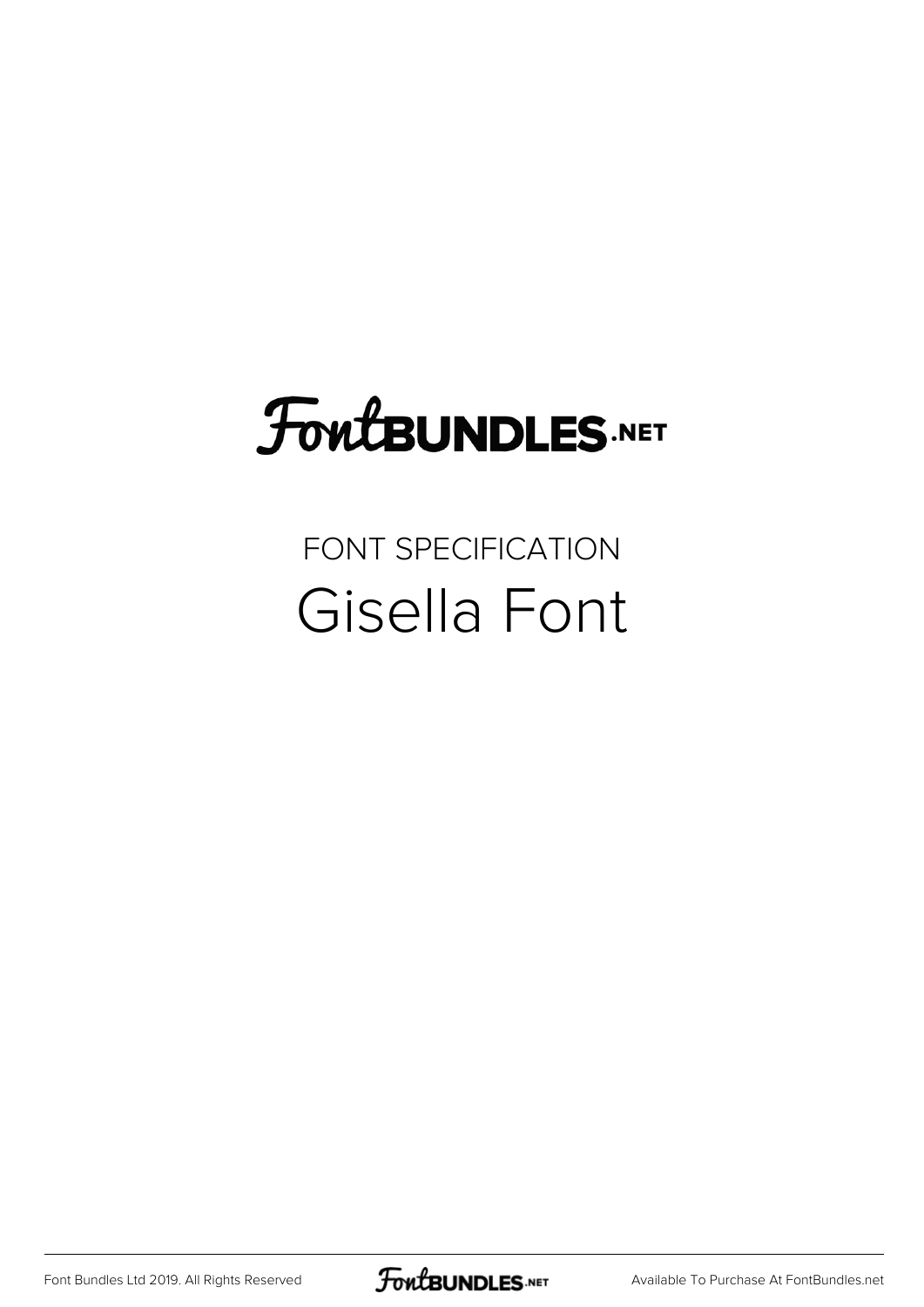## gisella - Regular

**Uppercase Characters** 

ABCDEFGHIJKLMNOPORSTUVW  $XYZ$ 

Lowercase Characters

$$
\alpha \, \beta \, c \, d \cdot e \, \beta \, g \, h \, \iota \, j \, k \, \ell \, m \, n \, s \, p \, q \, v \, s \, t \, \omega \, v \, w \, x \, y \, \gamma
$$

**Numbers** 

#### 0123456789

Punctuation and Symbols



All Other Glyphs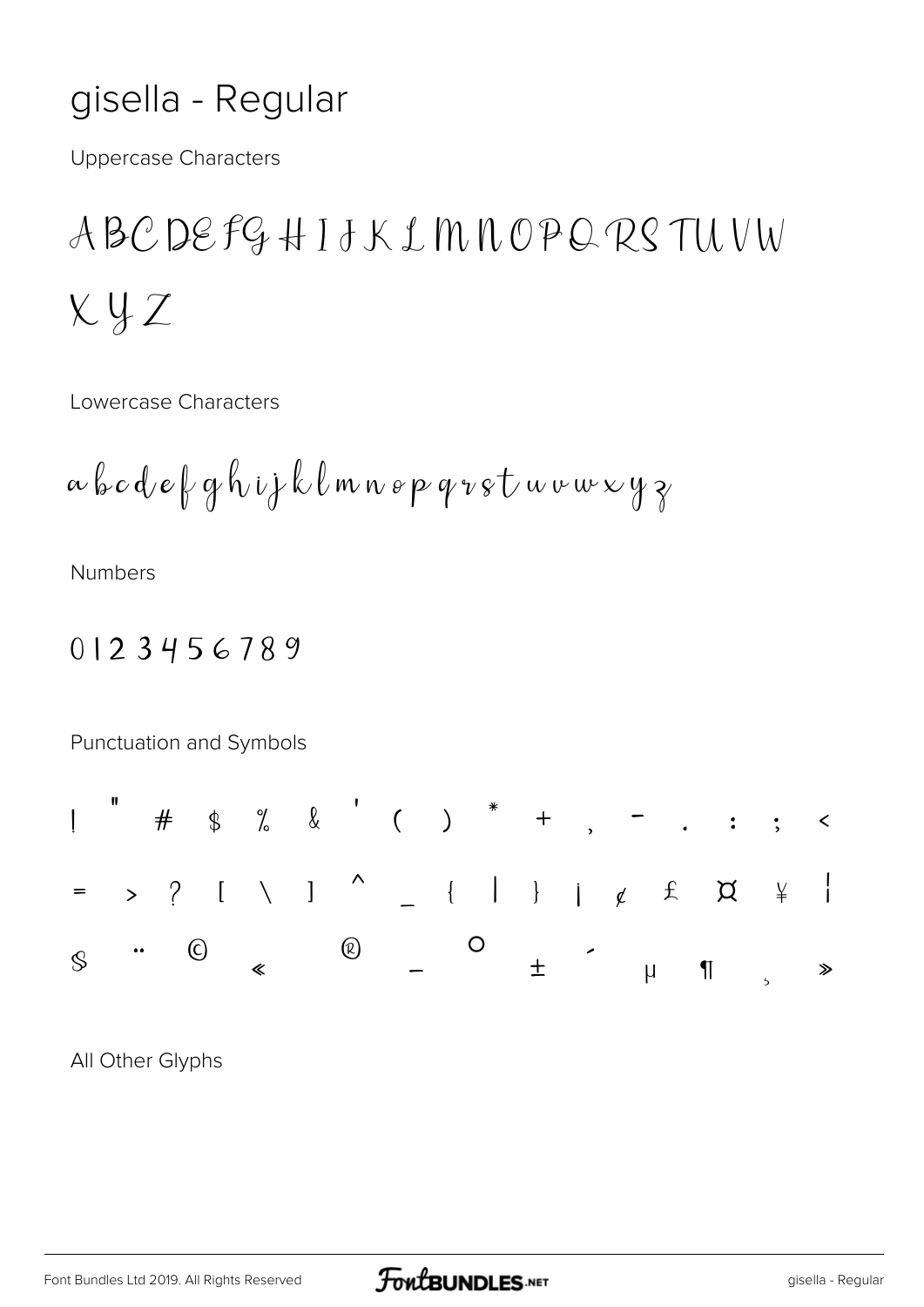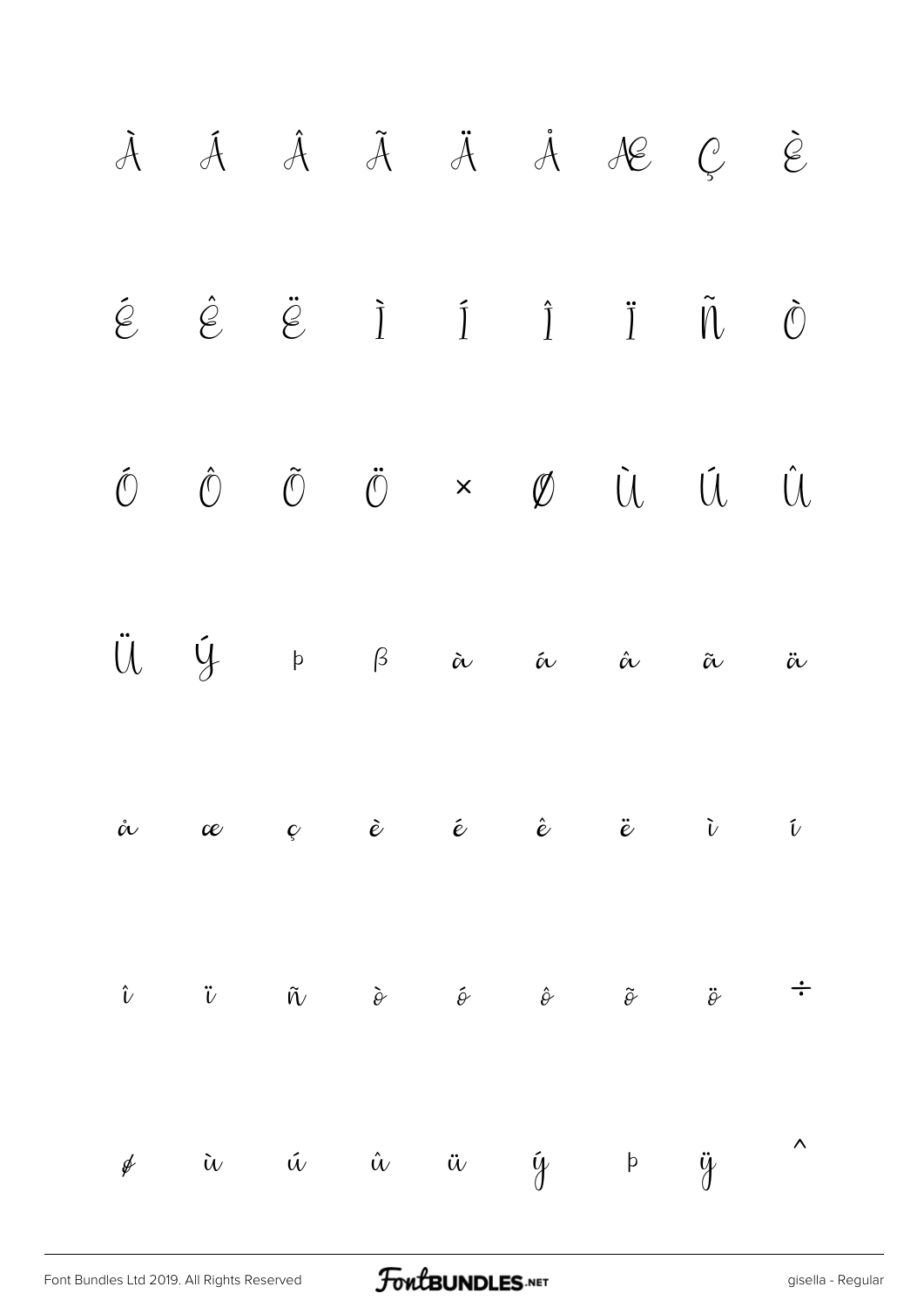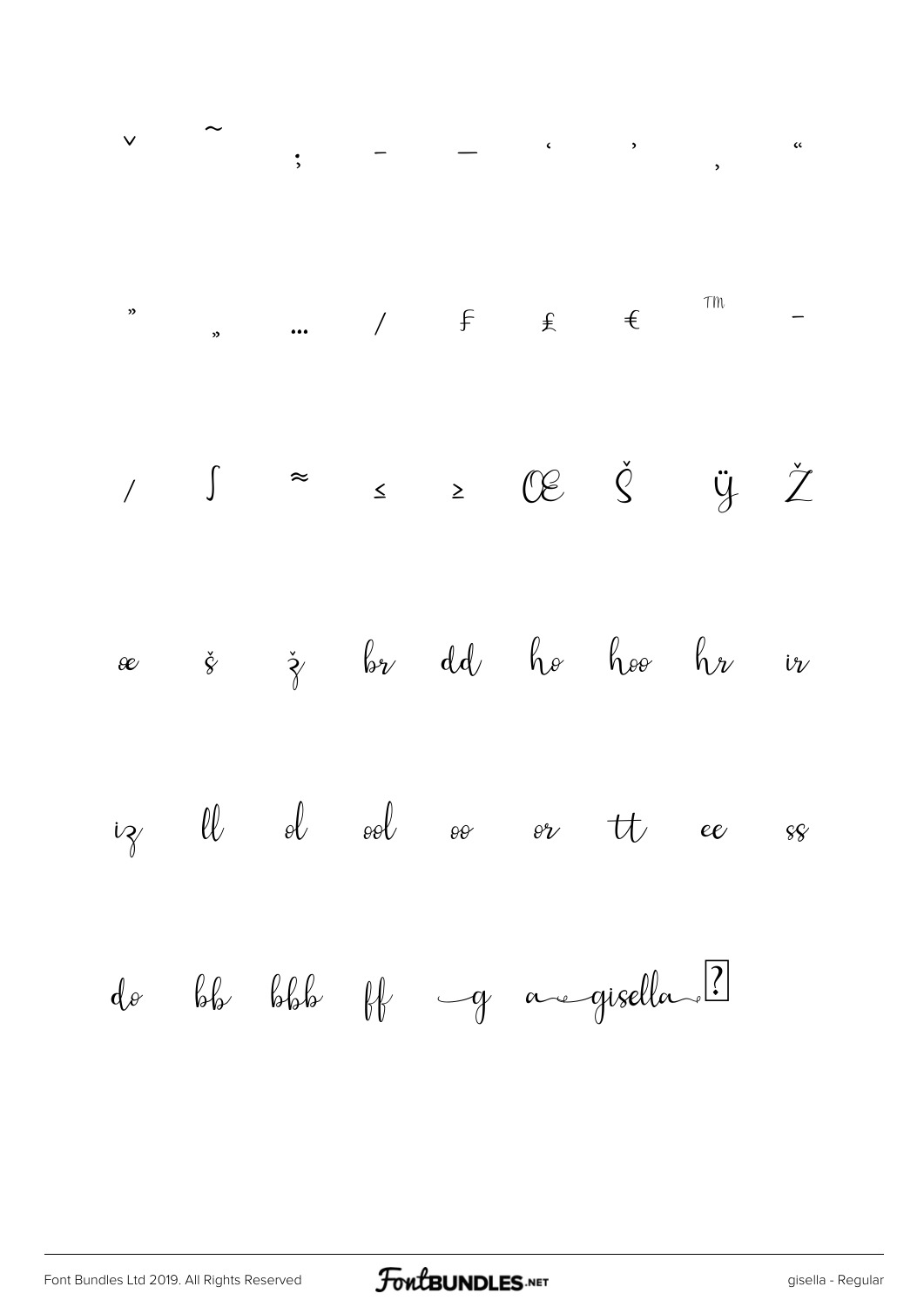## gisella calt - Regular

**Uppercase Characters** 

$$
a \sim b \sim c \cdot d \sim f \sim g \cdot h \sim i \cdot j \cdot k \cdot l \sim n \cdot e \sim p \cdot q \sim v \cdot s \cdot t
$$

Lowercase Characters

$$
a \rightarrow b \rightarrow c \rightarrow d \rightarrow e \rightarrow f \rightarrow h \rightarrow i \rightarrow k \rightarrow m \rightarrow n \rightarrow e \rightarrow p \rightarrow v \rightarrow e \rightarrow t \rightarrow
$$
  
\n $a \rightarrow v \rightarrow w \rightarrow v \rightarrow g \rightarrow h \rightarrow i \rightarrow j \rightarrow k \rightarrow m \rightarrow n \rightarrow e \rightarrow p \rightarrow v \rightarrow t \rightarrow$ 

**Numbers** 

### 0123456789

Punctuation and Symbols



All Other Glyphs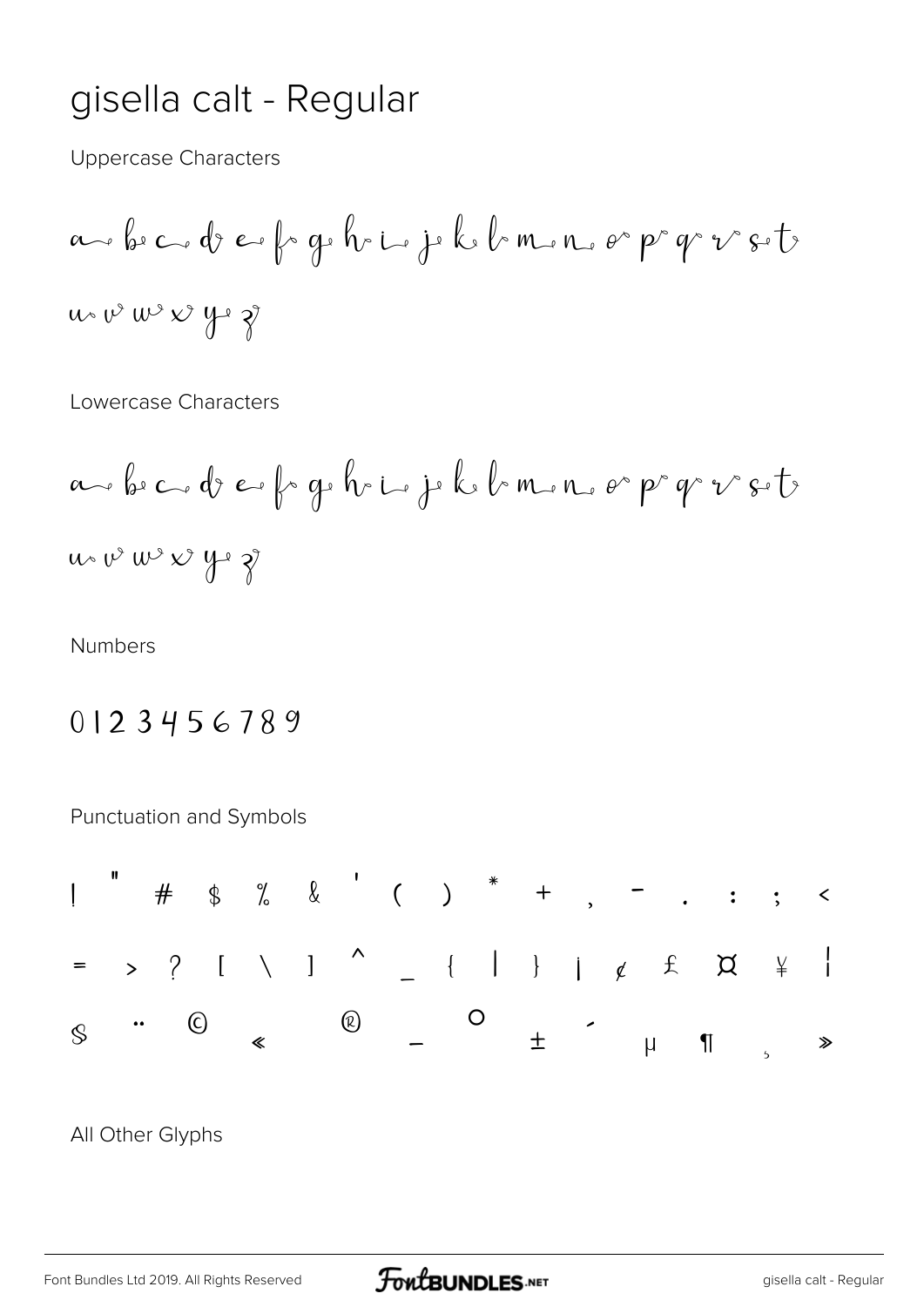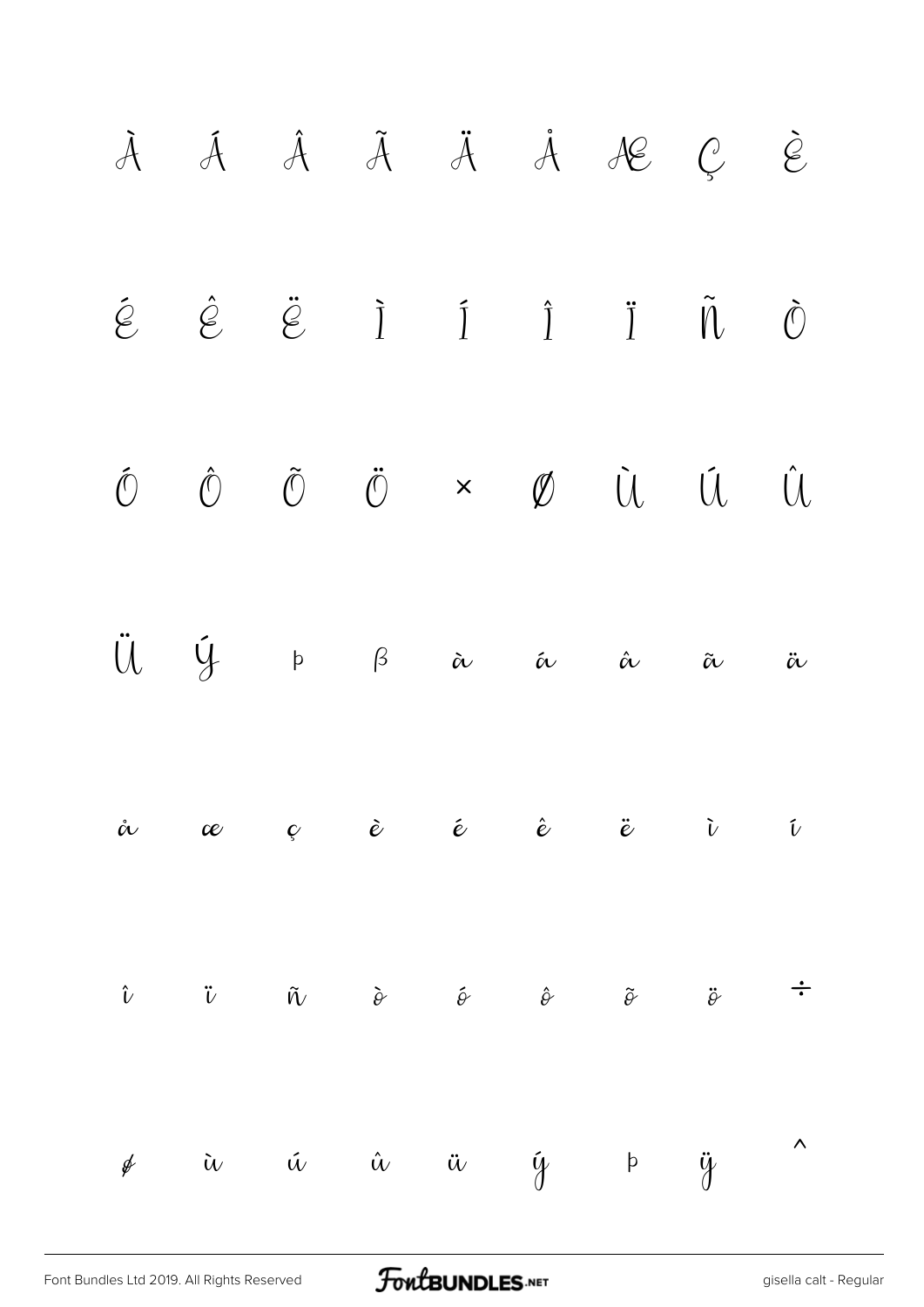

 $\check{g}$   $\check{\gamma}$  $\mathcal{C}$ 

 $\boxed{?}$ 

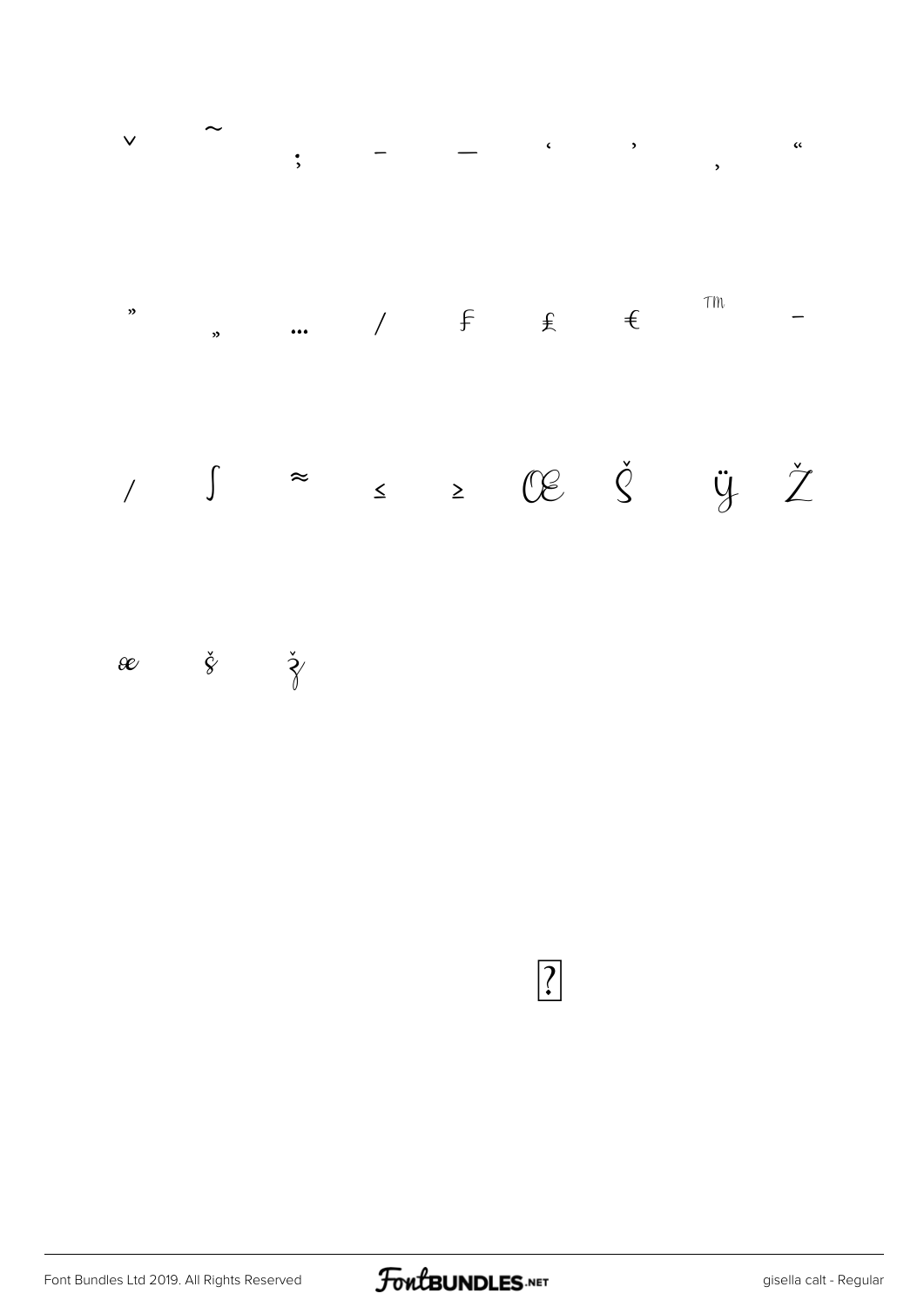## gisella salt - Regular

**Uppercase Characters** 



#### Lowercase Characters



**Numbers** 

#### 0123456789

Punctuation and Symbols

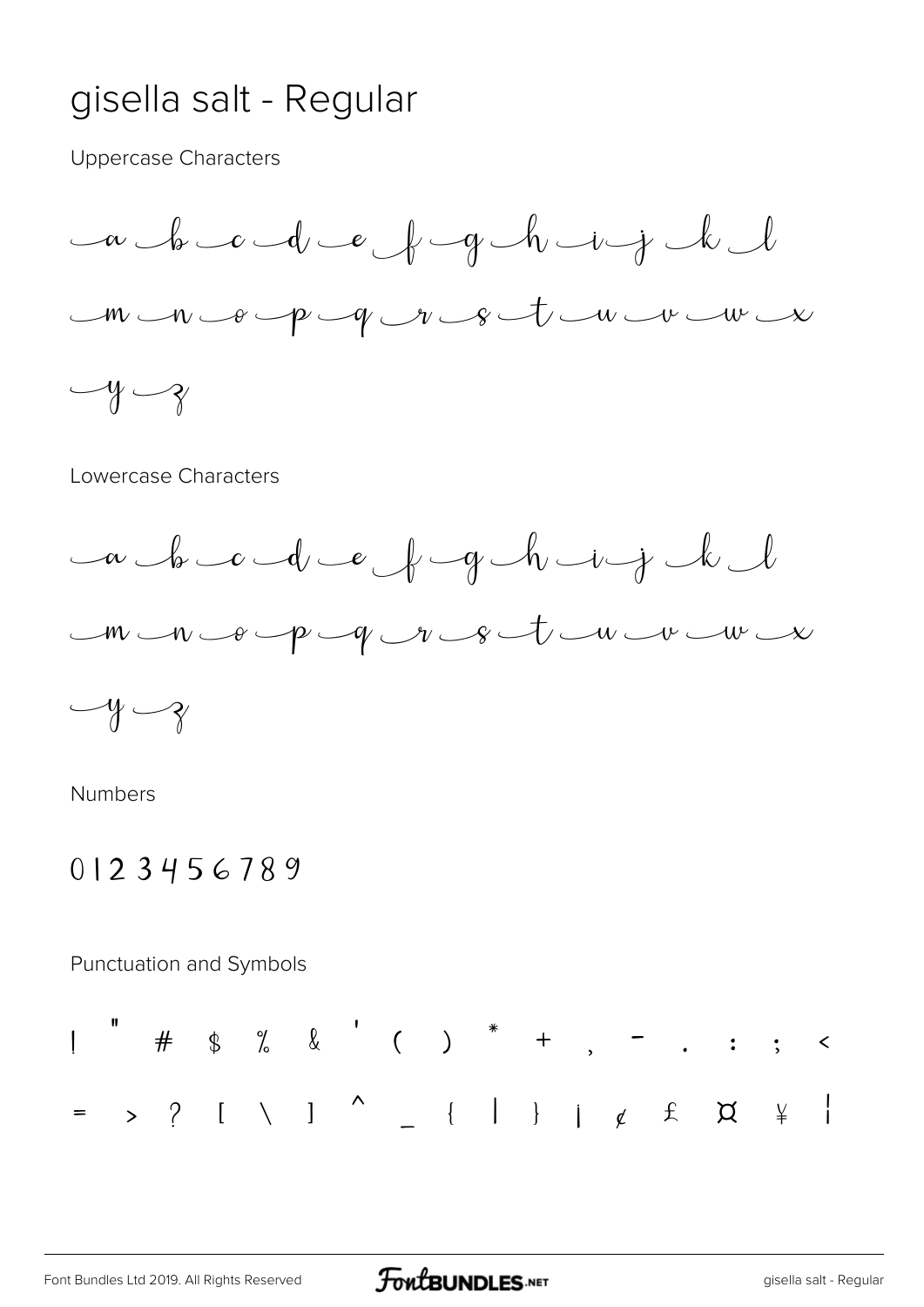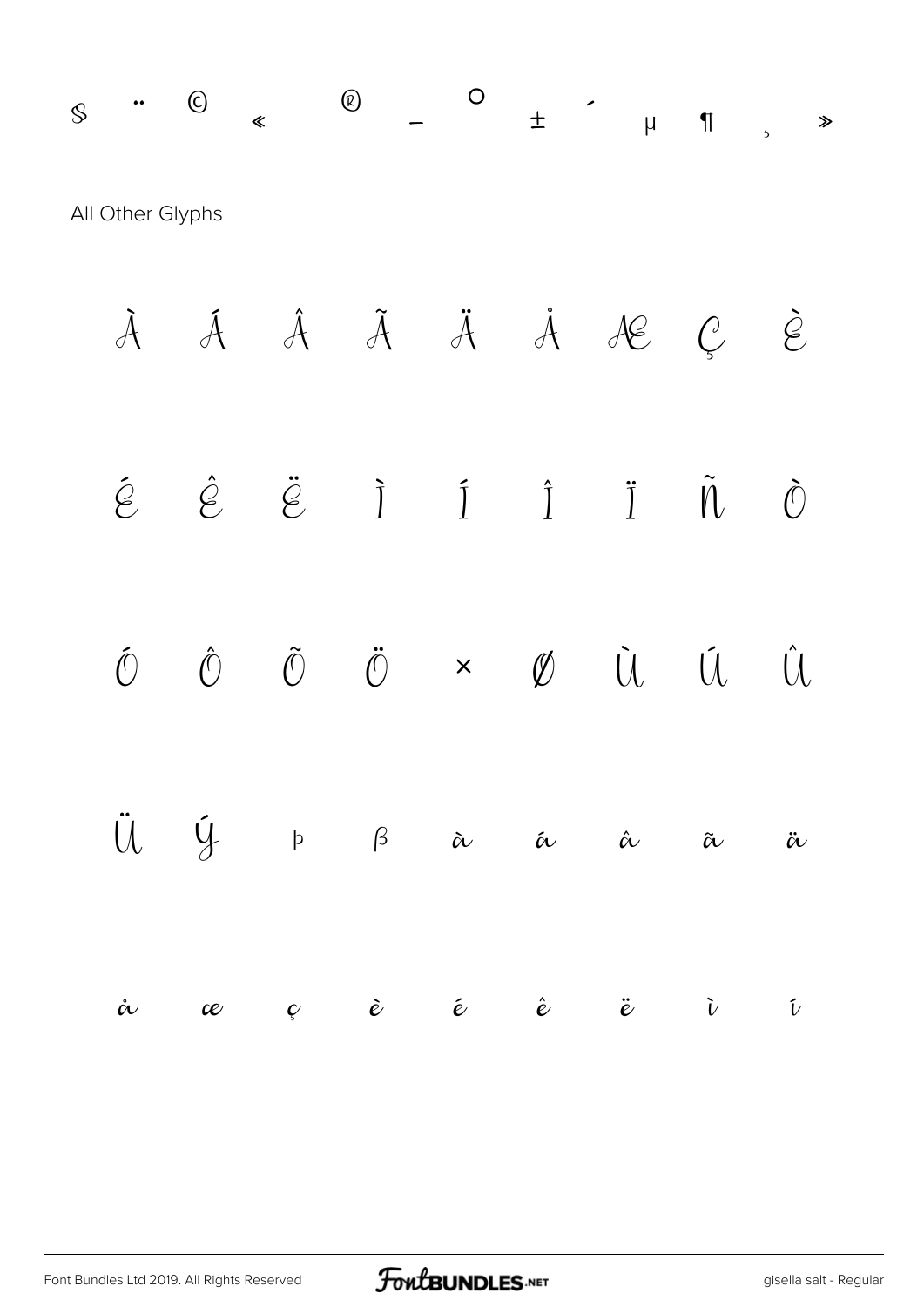